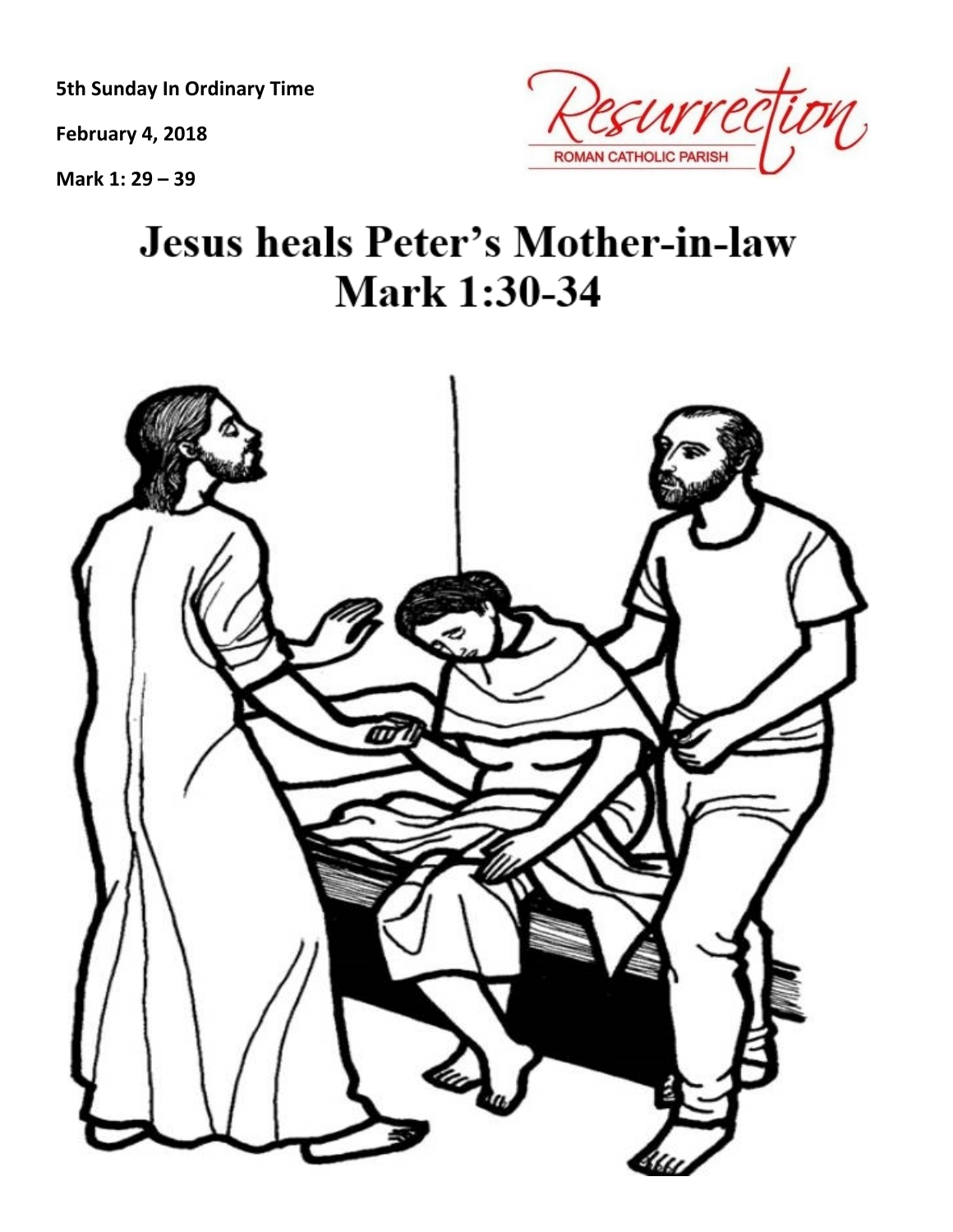So he traveled throughout Galilee, preaching in their synagogues and driving out demons. Mark 1:39 Based on Mark 1:29-39





#### ACROSS

- 3. A condition when the body temperature is higher than normal
- 6. A place of meeting for worship in the Jewish faith
- 7. The body part used for holding things
- 8. To cure from sickness or disease

#### DOWN

- 1. To deliver a sermon
- 2. Evil spirits
- 4. The time of day when the sun disappears below the horizon
- 5. A piece of furniture for sleeping
- 6. To be ill or have a disease
- 7. To give assistance; to aid

| FEVER       | 'EAL  | HAND                | RED    | SVNAGOGLIE. |
|-------------|-------|---------------------|--------|-------------|
| <b>SICK</b> | HEI D | $\mathsf{H}$<br>ᇦᄂᅀ | DEMONS | ., INSET.   |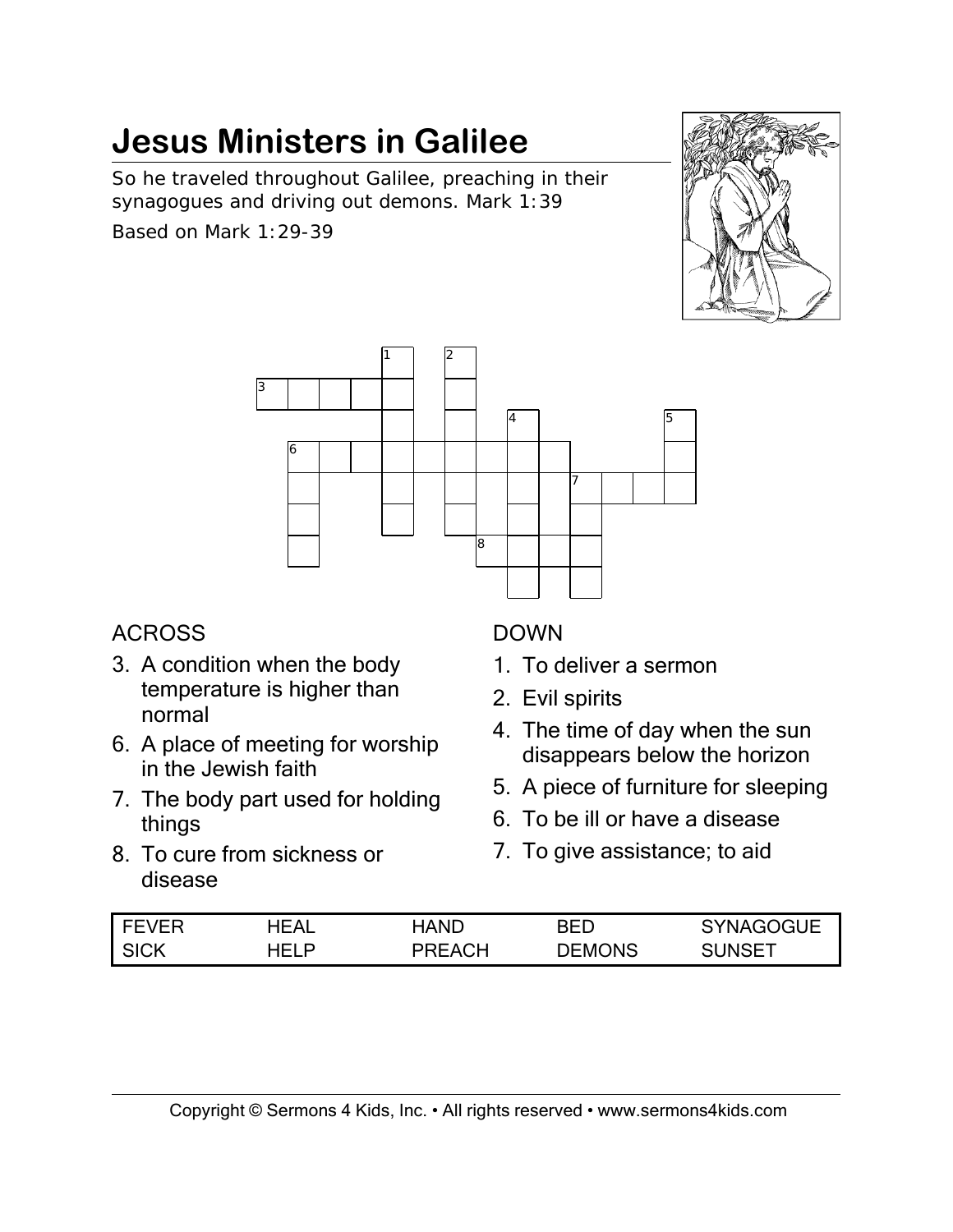So he traveled throughout Galilee, preaching in their synagogues and driving out demons. Mark 1:39 Based on Mark 1:29-39



| V  | S.           | H            |              |              |              |        | Z X U C N P N O D N       |         |       |             |              | J            | - S          |
|----|--------------|--------------|--------------|--------------|--------------|--------|---------------------------|---------|-------|-------------|--------------|--------------|--------------|
|    |              | Z            | $\mathsf{J}$ |              |              |        | C R R T Q E M K K         |         |       |             |              | $\bigcup$    |              |
| L  | M            | $\mathsf{V}$ | J            | E            | H            | D      |                           |         |       | B E D O C G |              | - F          | C            |
| L  | O            | $\perp$      |              |              | O X P        |        | N E Q B S P               |         |       |             | $\mathbf{L}$ | C V          |              |
| A  | N            | P            |              |              |              |        | P S I C K R L Y D         |         |       |             | $\mathsf{L}$ | Z Y          |              |
| G  | $\perp$      | R.           | $\mathsf{J}$ |              |              |        | Z W E W K R N X           |         |       |             | $\bigcup$    | E            | <sub>N</sub> |
| E. | V            | E.           | N            | $\mathbf{1}$ |              |        | N G H O A A A G O G       |         |       |             |              |              |              |
| S  |              |              |              |              |              |        | C A V D Z X O H R G N     |         |       |             |              | H Y          | $\mathbf{I}$ |
| X. |              |              |              |              |              |        | Q C O X A D E L Q O D E W |         |       |             |              |              | $\bigcup$    |
| H  | T            | H.           |              |              |              |        | R Q T O W N C G R         |         |       |             | $\mathbf{L}$ | <sub>S</sub> | - A          |
| U  | E            | R.           | $\mathsf{J}$ |              |              |        | K Q T I                   | E O U   |       | -E          | P            | U            | M            |
| Τ  | $\mathsf{J}$ | $\mathsf{A}$ | H            |              |              |        | E R Y U P                 |         | T E W |             | E            | N            | F            |
| F  | $\Omega$     | D            | L            |              |              |        | L S D E M O N S D S S     |         |       |             |              |              |              |
| M  | H            | H            | B            | E.           | $\mathbf{I}$ | $\cup$ |                           | H S M I |       | $\bigcup$   | -F           | E            | J            |
| R  | N            | Z            | -E           | A D          |              |        | PSFEV                     |         |       | - E         | R            | T.           | A            |
|    |              |              |              |              |              |        |                           |         |       |             |              |              |              |

| <b>FEVER</b>  | <b>SIMON</b> | <b>HAND</b>    | <b>DOOR</b>  | ANDREW        |
|---------------|--------------|----------------|--------------|---------------|
| <b>SUNSET</b> | VII LAGES.   | PRFACH         | BED.         | <b>DEMONS</b> |
| JOHN.         | SYNAGOGUE    | <b>PFOPLE</b>  | <b>JESUS</b> | HEI PED.      |
| HEAI FD       | TOWN         | <b>FVENING</b> | JAMES.       | <b>SICK</b>   |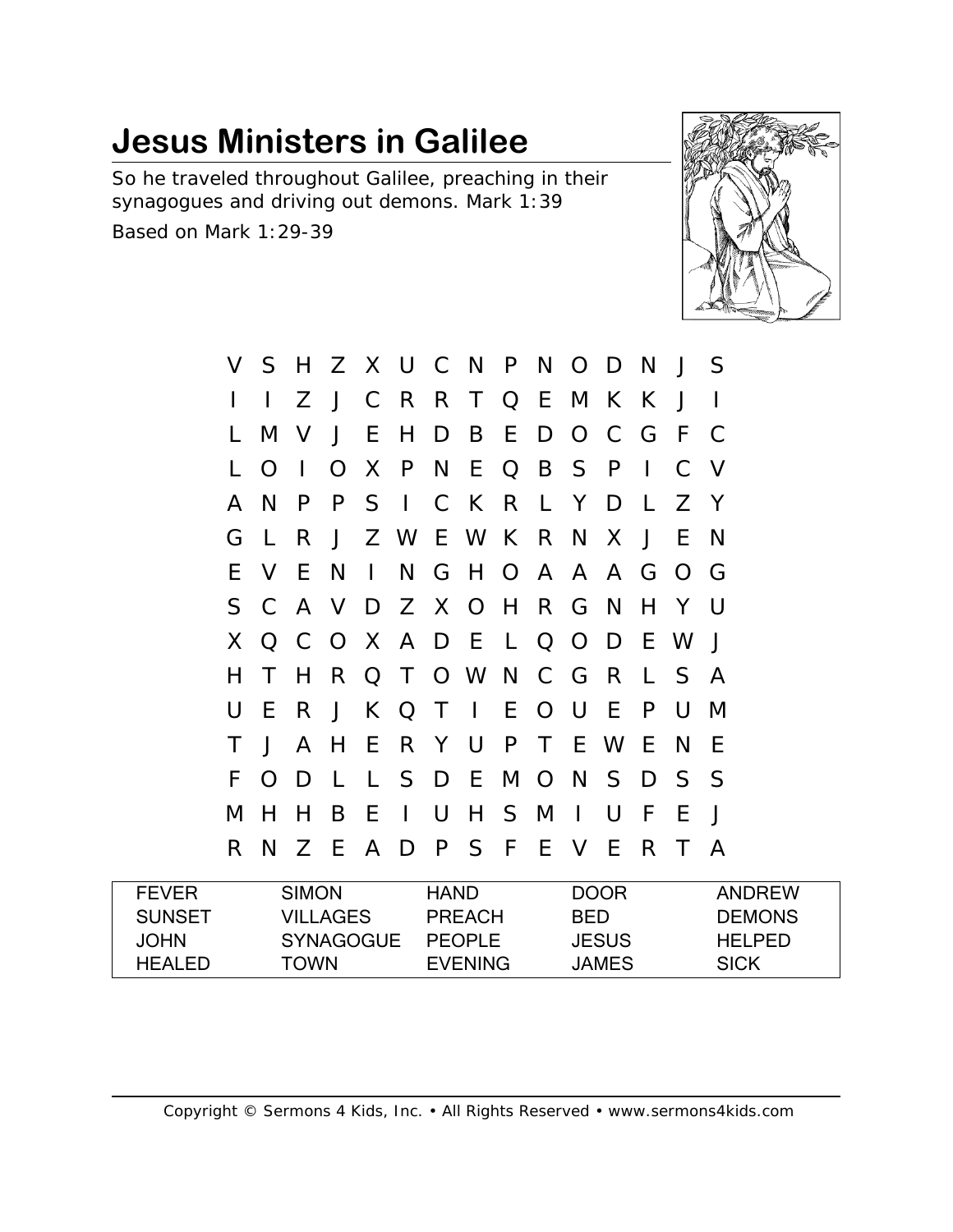So he traveled throughout Galilee, preaching in their synagogues and driving out demons. Mark 1:39 Choose the word that best matches the definition. Answers can be found in Mark 1:29-39



- 1. A place of meeting for worship in the Jewish faith A. town B. village C. home D. synagogue
- 2. The time of day when the sun disappears below the horizon A. morning B. sunset C. dawn D. sunrise
- 3. To cure from sickness or disease A. sick B. prayer C. heal D. preach
- 4. A condition when the body temperature is higher than normal A. demons B. synagogue C. healed D. fever
- 5. The body part used for holding things A. feet B. head C. hand D. leg
- 6. To be ill or have a disease A. demons B. sick C. bed D. hand
- 7. Evil spirits A. diseases B. sick C. fever D. demons
- 8. To give assistance; to aid A. help B. preach C. hand D. synagogue
- 9. To deliver a sermon A. help B. fever C. heal D. preach
- 10. A piece of furniture for sleeping A. chair B. synagogue C. bed D. table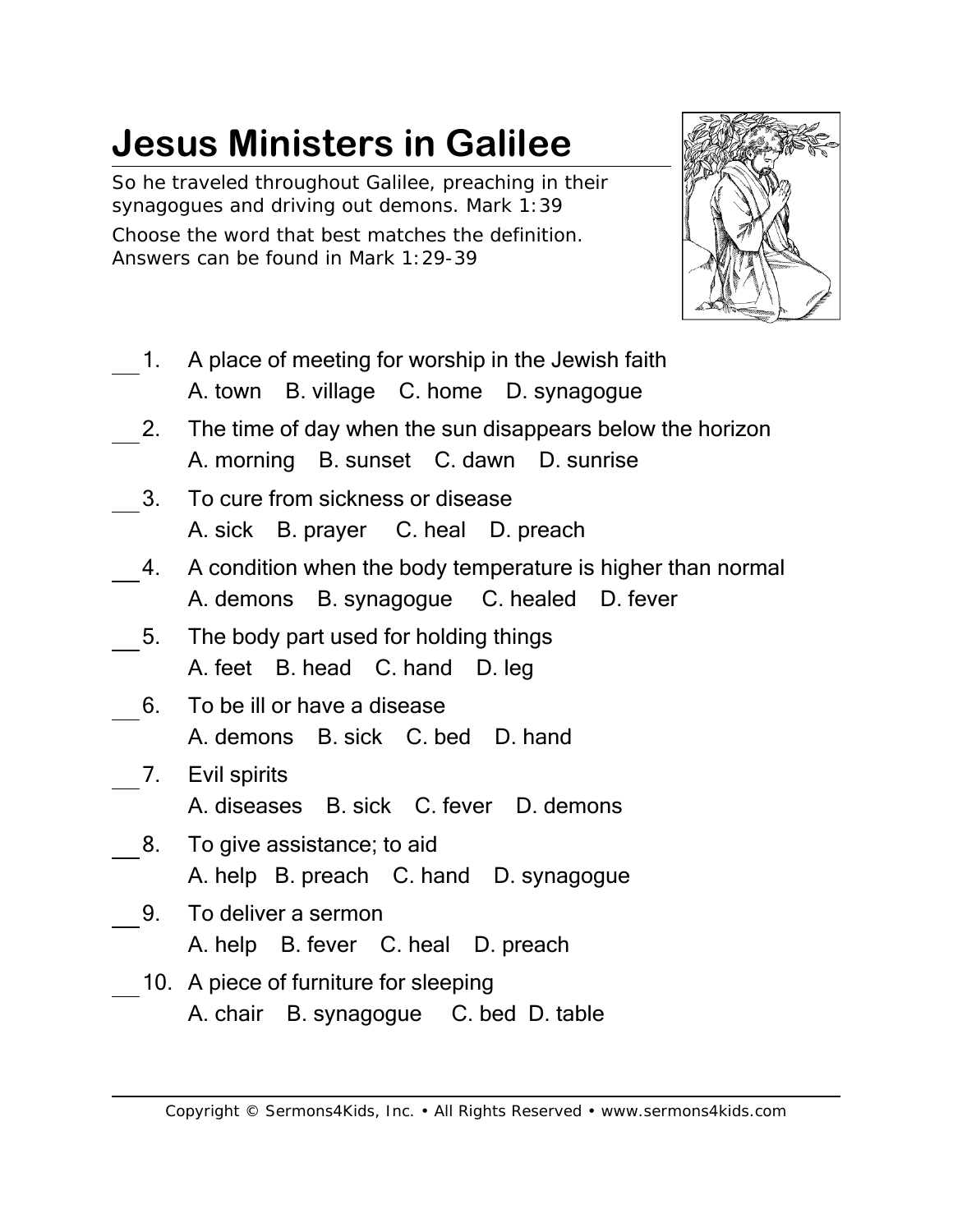So he traveled throughout Galilee, preaching in their synagogues and driving out demons. Mark 1:39

Each number represents a letter of the alphabet. Substitute the correct letter for the numbers to reveal the coded words.



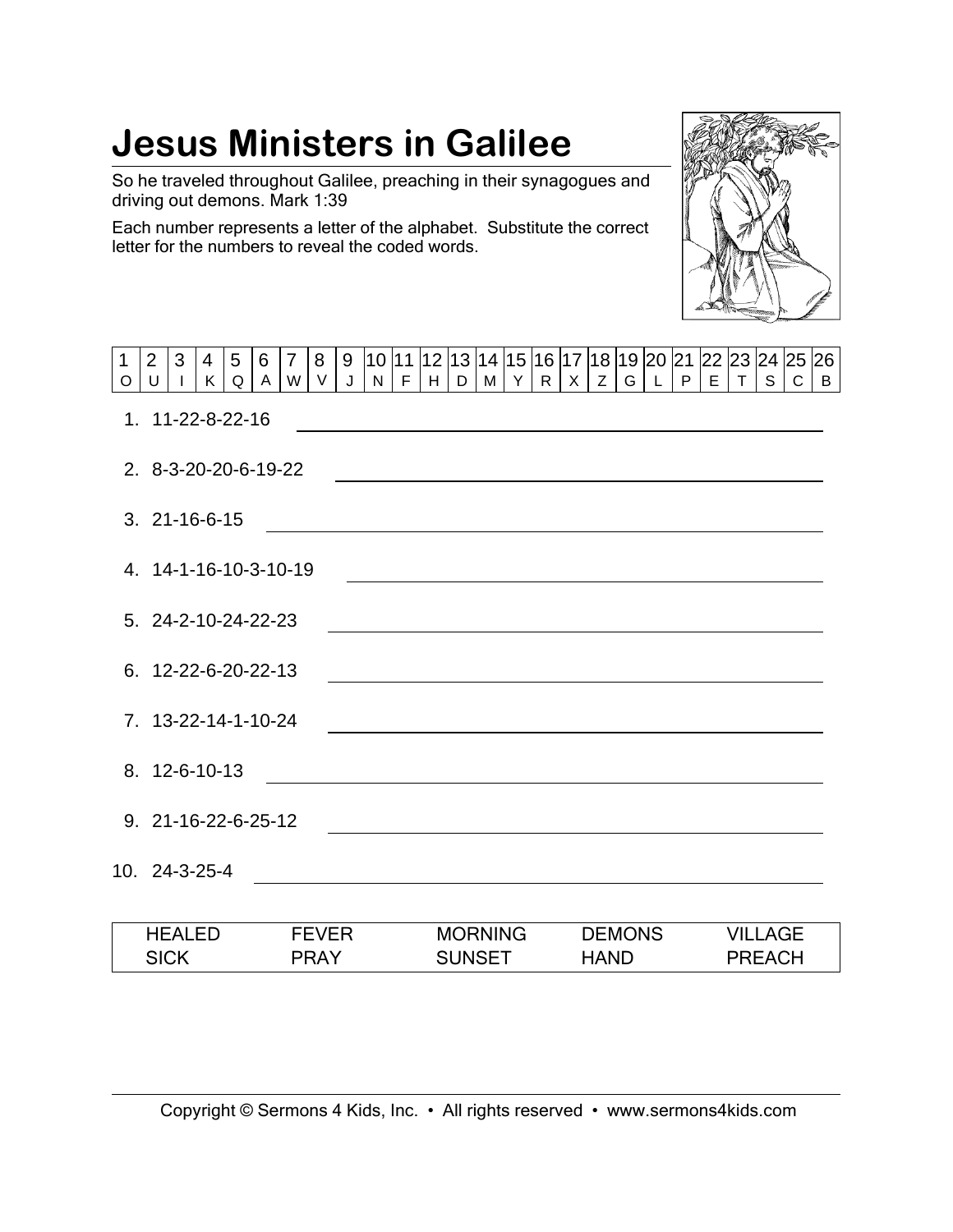#### **Jesus Heals Many**

# **Circle Search**

Hidden in this circle are 10 different health problems that Jesus healed during His ministry on earth. Write them in a list as you find them. Can you think of others? Add them to the bottom of the list.



 $1.1 - 1.1$ 

**EXTRAS** 



|           |      |      |      | Des1              | <b>Blind</b> | Leper  |
|-----------|------|------|------|-------------------|--------------|--------|
| Paralyzed | Mute | Sick | Dead | Bleeding Crippled |              | əuesul |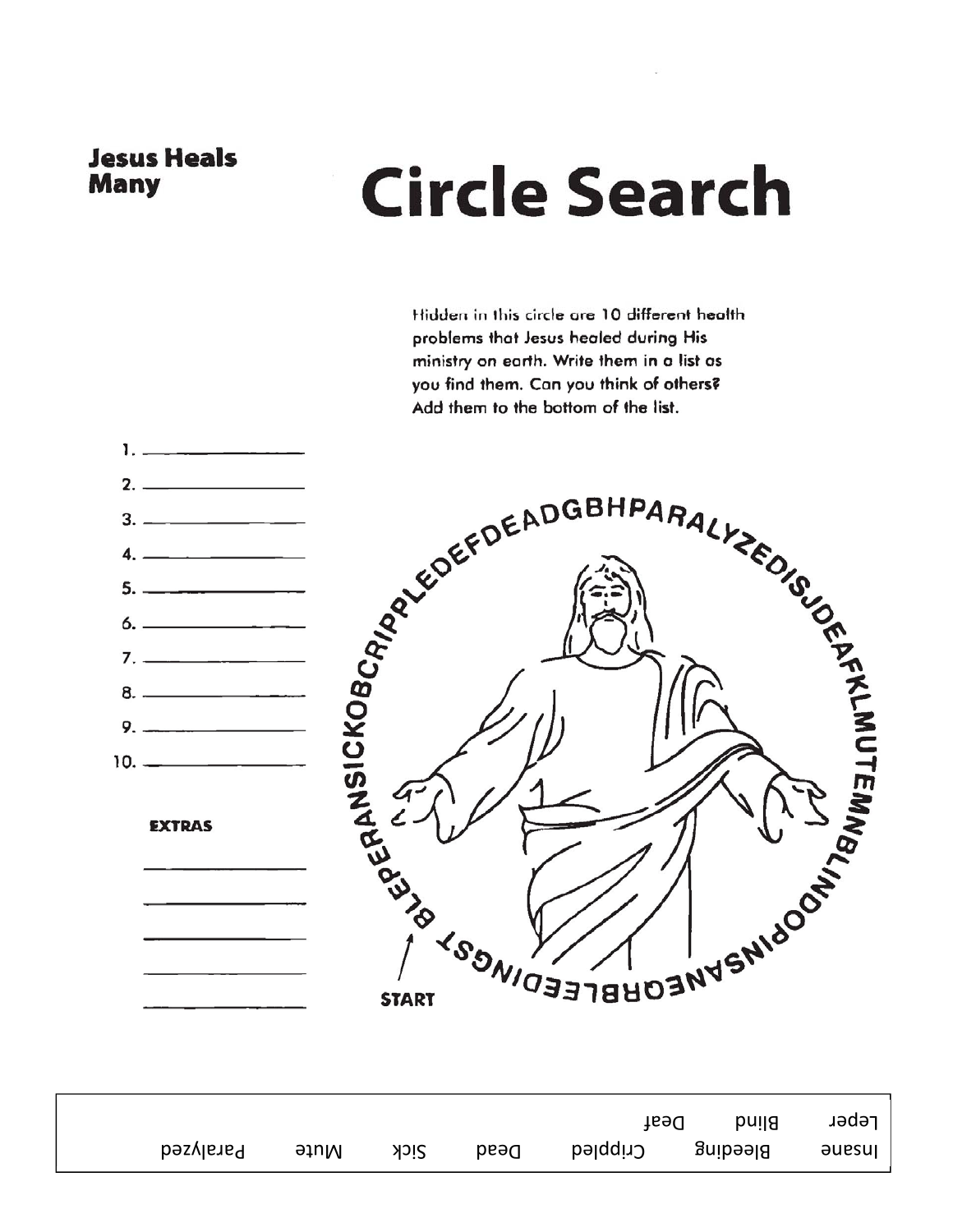### **St. Valentine's Day – February 14**